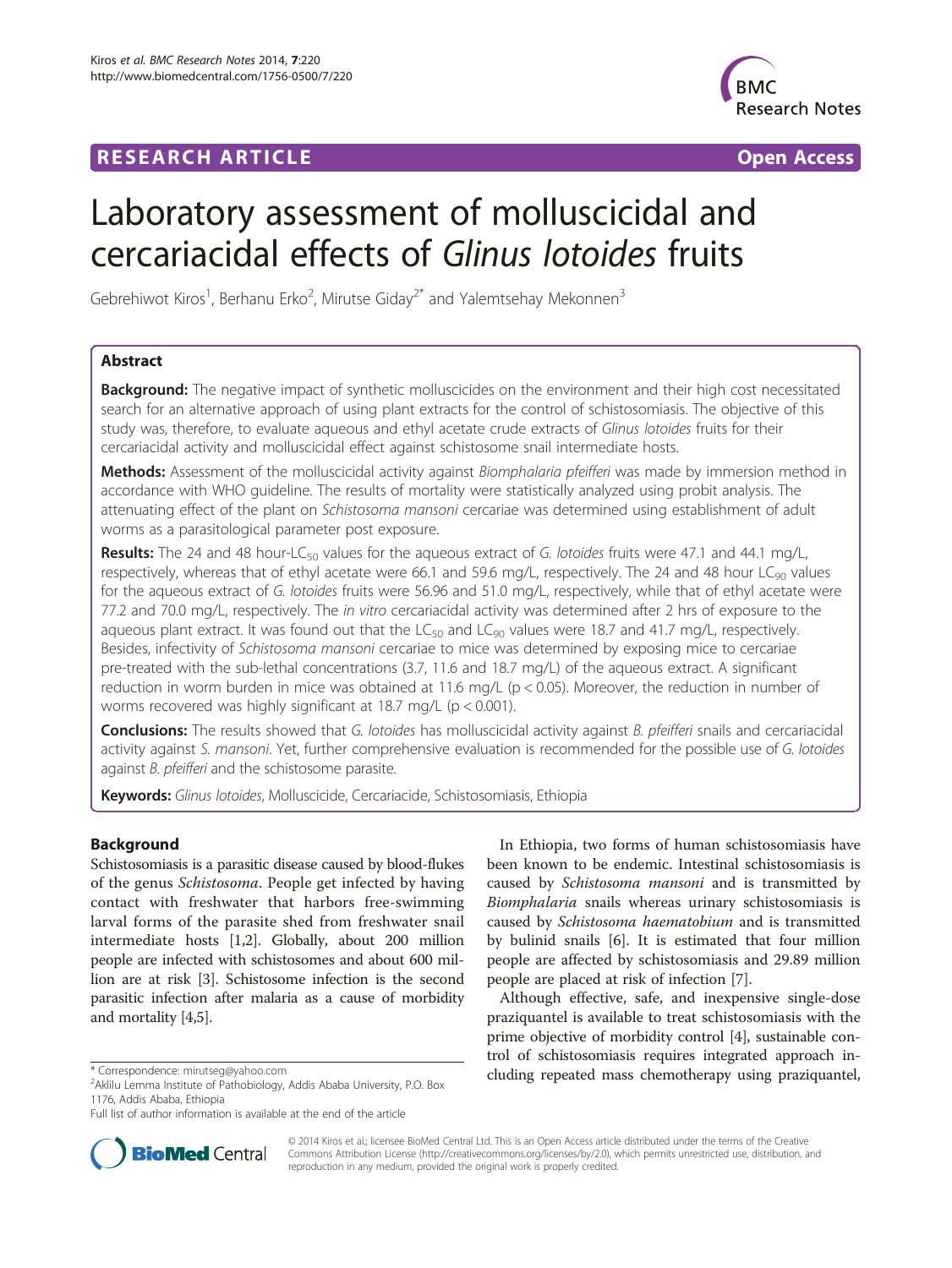public health education focusing on behaviour changes towards risk factors, improving sanitation, provision of clean water supply, and snail control [\[8\]](#page-5-0). Since there is a possibility of re-infection even after repeated mass chemotherapy with praziquantel [\[9\]](#page-5-0), complementing chemotherapy with measures such as snail control is necessary to prevent re-infection of people in endemic areas.

Snail control through the use of synthetic molluscicides forms an important part in the integrated schistosomiasis control programme [\[10\]](#page-5-0). However, the high cost of synthetic compounds such as Bayluscide® (Bayer, Leverkusen, Bayerwerk, Germany) and their negative impact on the environment have stimulated interest in search for alternative molluscicides of plant origin [[11](#page-5-0)]. Many plant species have been proved to have molluscicidal properties against different snail species. The most potent plant that has been known to have molluscicidal activity against snail intermediate hosts of schistosome is Phytolacca dodecandra [\[12\]](#page-5-0). Alternanthera sesselis [[13](#page-5-0)], Balanites aegyptiaca [[14](#page-5-0)] and *Jatropha curcas* [\[15\]](#page-5-0) also lie among plants with molluscicidal activities.

Glinus lotoides, a plant indigenous to Ethiopia, has a variety of traditional medicinal uses including the treatment of tapeworm infestation and other intestinal parasites, using as anti-fungal agent and for relieving of inflammation, and also as a remedy for diarrhea. Four triterpinoid saponins and flavonoides have been isolated from the seeds of G. lotoides grown in Ethiopia [\[16](#page-5-0)]. Pharmacological studies on G. lotoides seeds showed in vitro taenicidal activity against Taenia saginata [\[17](#page-5-0)] and the *in vitro* and *in vivo* taenicidal activity against Hymenolopis nana [[18,19](#page-5-0)]. The methanol extract of G. lotoides seeds of the plant also possess antimicrobial activity [[20\]](#page-5-0). Besides, the hydro-alcoholic seed extract of the plant was also reported to have anti-cancer activity. However, no work has been reported so far on the molluscicidal and cercariacidal activity of G. lotoides in Ethiopia. This study, therefore, aimed to evaluating the aqueous and ethyl acetate extracts of G. lotoides fruits for their molluscicidal and cercariacidal activities.

## Methods

## Plant material collection

Fresh fruits of G. lotoides were collected from its natural habitat around Koka Water Reservoir, located at 90 km southeast of Addis Ababa, in Oromia Regional State, Ethiopia. Fruits were then transported to laboratory in a sack to avoid direct sunlight. Identity of the plant was confirmed by the third author at Aklilu Lemma Institute of Pathobiology, Addis Ababa University (AAU) and a voucher specimen (Kiros 001) was deposited at the National Herbarium, College of Natural Sciences, Addis Ababa University, Ethiopia.

#### Preparation and extraction of the plant material

The fruits of G. lotoides were washed using tap water, and air dried at room temperature (25-27°C) for two weeks. After drying, the fruits were ground into powder with the help of pestle and mortar. Powder was sieved using a mesh of 250 microns to get fine material. The powder was then kept in a screw caped glass container until extraction [[21](#page-5-0)]. Extraction of the fine powdered material was made using two solvents; water and ethyl acetate. Aqueous extract was prepared by soaking 1 g of the dried plant powder in 300 ml of aged water and shaking it for 24 hours at 160 rpm at room temperature (25°C). After shaking, the unfiltered suspension was directly used to prepare a stock solution. Ethyl acetate extract on the other hand was prepared by soaking 10 g of the dried fruits powder in 250 ml of ethyl acetate. The solution was extracted by shaking it for 72 hours at 160 rpm at room temperature. The extracted material was then concentrated to dryness under reduced pressure using Rota vapor at 45°C. The crude extract obtained was then refrigerated at -20  $\rm{°C}$  until bioassay [[14,22\]](#page-5-0).

#### Preparation of the stock solution and serial dilution

For aqueous extract, the plant material soaked for 24 hours was directly used to prepare the stock solution by adjusting it to 1000 ml using aged water. For the ethyl acetate extract, stock solution was prepared by dissolving 1 g up to 1000 mg/L concentration by adding a suitable volume of aged water. For each extract, further serial dilutions to which snails were exposed were made from the stock solution. Once the extent of the toxicity range was determined, several convenient concentrations of the stock solution were prepared to give mortalities between 0 to 100%. Serial dilutions for water extract were prepared to a final concentration of 0.0, 40, 42.5, 45, 47.5, 50, 52.5, 55, 57.5 and 60 mg/L. Similarly, the final concentrations for ethyl acetate extract were 0.0, 57.5, 60, 62.5, 65, 67.5, 70, 72.5, 75, 77.5 and 80 mg/L. In both cases, the series of concentrations were prepared in a final volume of 250 ml aged water. These concentrations were prepared by taking the calculated volume from the stock solution and then diluted with aged water until1000 ml [[22,23](#page-5-0)].

#### Molluscicidal potency test of the plant extracts

The snail species used in this study was *Biomphalaria pfeifferi*. The snails were collected from their natural habitats, in small streams of Sheno and Chacha, which are located at 80 and 100 km North of Addis Ababa, respectively. Uniform sized (8-12 mm) snails were collected using dip-net scoop and were brought to Aklilu Lemma Institute of Pathobiology (ALIPB) laboratory using open plastic buckets which contained some sand, vegetation and water. Snails were cleaned from debris attached to them and screened for any trematode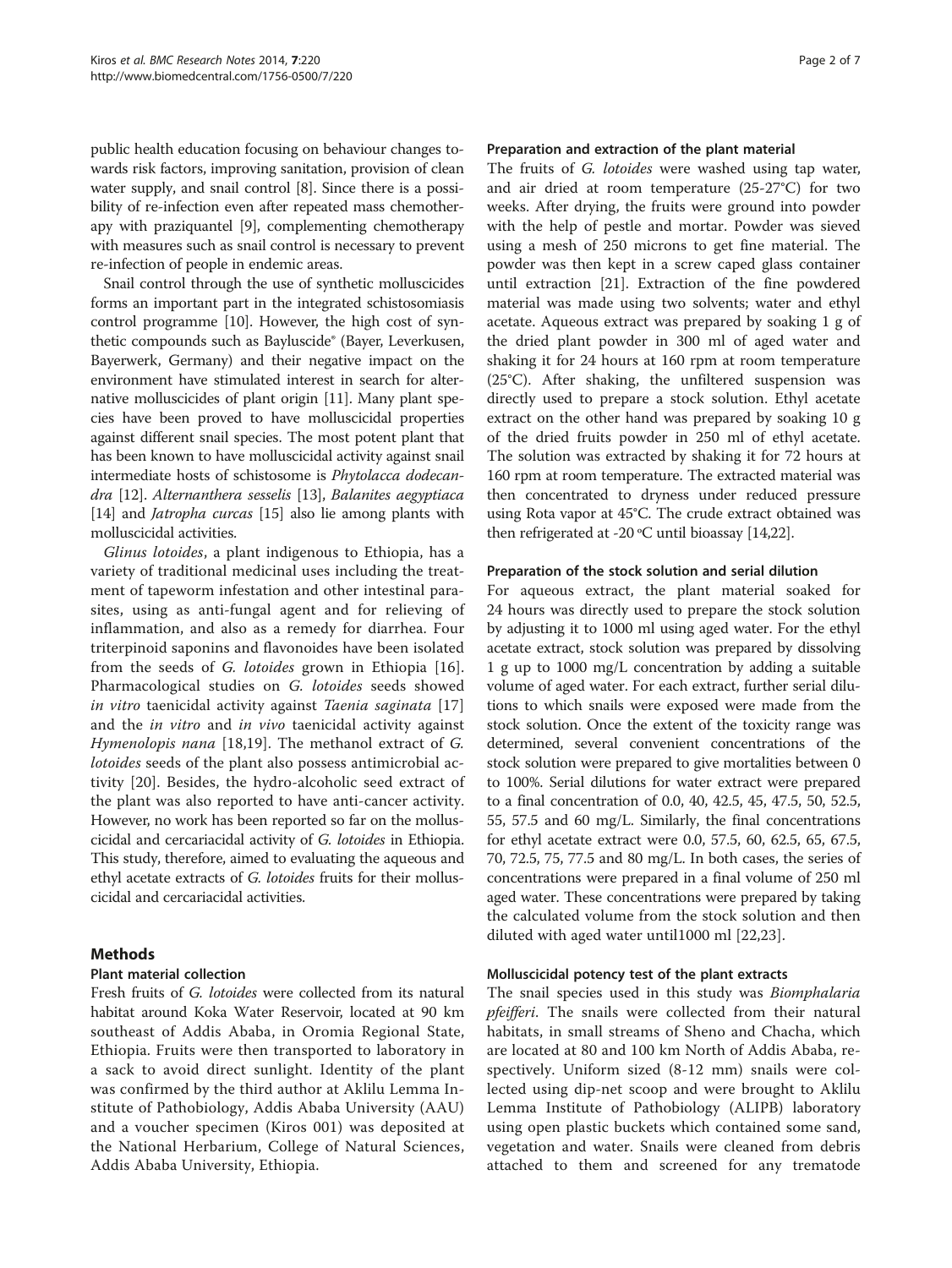infection according to Christensen and Frandsen [[24](#page-5-0)]. The molluscicidal potency test of G. lotoides crude extract against B. pfeifferi was performed according to established procedure [[25](#page-5-0)]. A total of 10 snails were exposed per test to different concentrations of aqueous (37.5-60 mg/L) and ethyl acetate (55–80 mg/L) extracts. Snails were exposed to the extract for 24 hours under room temperature (25- 27°C). After 24 hours, snails were removed from the container and were transferred to a new recipient filled with aged water. The snails then remained under observation for another 24 hours. A group of ten snails were kept in aged water under the same experimental conditions as a negative control group. The experiment for each concentration was repeated three times. The snails were not fed during the course of the experiment. It had been observed that healthy snails live up to 5 days or more without food, provided other environmental conditions are constant [[10](#page-5-0)]. Mortality rate was recorded after every 24 hours up to 48 hours. Toxicity was expressed as  $LC_{50}$  and  $LC_{90}$  corresponding to concentrations that killed 50% and 90% of the tested snails, respectively. The  $LC_{50}$  and  $LC_{90}$  values were determined for both 24 and 48 hours exposure [[26,27](#page-5-0)]. Snails were considered dead if they did not move and were either retracted well into or hanging out of the shell, with discolored body. Mortality was also assessed by probing the snails with a blunt wooden probe to elicit typical withdrawal movements.

# Mice infectivity of Schistosoma mansoni cercariae pretreated with sublethal concentrations of Glinus lotoides fruit aqueous extract

Establishment of adult worms 48 days post-exposure was used as a parasitological parameter to measure the attenuating effect of the plant on S. mansoni cercariae. Infectivity of S. mansoni cercariae to mice was determined by pre-exposing the cercariae to sublethal concentrations. Cercarial sublethal concentrations  $(LC_{15},$  $LC_{35}$  and  $LC_{50}$ ) were determined using probit analysis computer software programme. These were found to be 3.7, 11.6 and 18.7 mg/L. Aqueous extract of G. lotoides fruit was adjusted to stock solution of 1000 mg/ml by aged water. A series of concentrations containing 3.7, 11.6 and 18.7 mg/L were prepared from the stock solution. Five test tubes were prepared for every concentration. One hundred fifty cercariae (the pre-determined infective dose) were transferred using micro-pipette into each test tube. The cercariae were then exposed to these concentrations for 2 h at room temperature before being used to infect mice. Five mice of both sexes with the age of 5–7 weeks were individually exposed for every concentration for 1 hour using the tail immersion method in a total volume of 10 ml of cercarial suspension [\[28](#page-6-0)]. Mice were washed to remove cercariae that may remain in hairs. Then, the numbers of cercariae left in the test

tubes were counted, and the cercariae to which the mice exposed were determined.

Each mouse was exposed to  $128 \pm 10$  cercariae. After 2 hour exposure to the fruit extract, mice were maintained under standard condition in the animal house. As a control, five mice were individually exposed to the same number of cercariae untreated to the fruit extract. At 45 days post infection, fecal samples for each mouse was collected and checked for schistosome eggs using KatoKatz smear. At 48 days post infection, all mice were dissected. Worms were recovered from liver and intestine by perfusion using saline solution. Number of worms recovered was counted for both experimental and control groups. Then worm load per mouse was determined as described by Al-Zanbagi and Abuljadayel [\[29](#page-6-0)] and Kamel et al. [\[30](#page-6-0)]. Percentage reduction in worm burden resulting from the plant extract was also calculated using the following formula as described by Metwally [\[31](#page-6-0)].  $P = (C-V)/C$ X100; where:  $P = \%$  reduction in worm burden,  $V =$ mean number of worms recovered from mice infected with pretreated cercariae (experimental),  $C =$  mean number of worms recovered from mice infected with untreated cercariae (infected control).

# Cercariacidal potency test of the aqueous extract of Glinus lotoides fruits

#### Preparation of cercarial suspension

Infected B. pfeifferi snails were collected from Bishan Gari, which is located at 235 km southeast of Addis Ababa. Snails were individually placed in a Petri dish containing 5 ml of water followed by exposure to artificial light for 2 hours. Emerging cercariae were observed under dissecting microscope. The cercariae shed by the snails were then pooled into a glass beaker and mixed well to have uniform distribution. The number of cercariae in 200 μl was counted under microscope using replicated samples. The volume of water to get 150 cercariae was then estimated. This was used for the in vivo test. For the in vitro test, the cercariae in 100 μl were counted using replicated samples and the average was used.

## In vitro cercariacidal activity test of the aqueous extract of Glinus lotoides fruits

A series of concentrations containing 5, 10, 20, 40 and 55 mg/L were prepared in a Petri dish. An average of twenty freshly shed cercariae were transferred into each Petri dish using micro-pipette. The same number of cercariae was placed in Petri dishes containing aged water as a control group. Each dilution, as well as control group, was tested in duplicate. The cercariae were observed under a dissecting microscope for survival and mortality at a successive interval of 30 minutes, 1 hour, 1 and half hours and 2 hours. They were considered to be dead when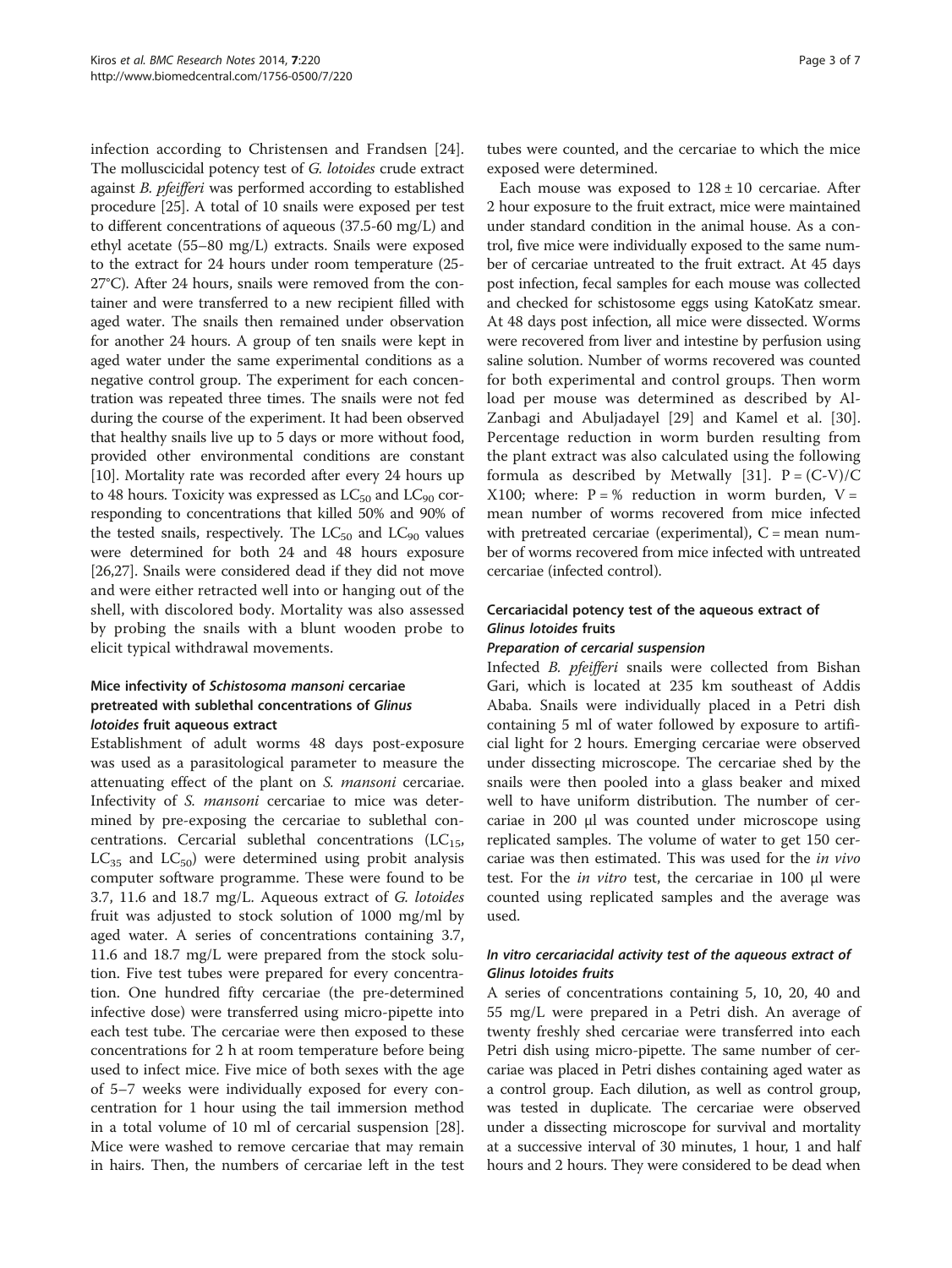they stopped movement, sank down and detached their tail [\[27\]](#page-5-0). At the end of each experiment, iodine was added for clarity in counting of the total number of cercariae as a confirmation of accuracy of the counting procedure. The  $LC_{50}$  and  $LC_{90}$  values of aqueous extract of G. lotoides fruits on Schistosoma mansoni cercariae after 2 hour exposure were determined [\[15\]](#page-5-0).

#### Statistical analysis

The  $LC_{50}$  and  $LC_{90}$  were determined by probit analysis using SPSS version 20 with 95% confidence limit. Number of adult worms recovered from mice was represented as mean ± SD of the mean. Data was subjected to ANOVA to determine the significant difference in worm burden between the experimental and control mice [\[32](#page-6-0)]. A p-value of < 0.05 was set as statistically significant.

# Results

Aqueous and ethyl acetate extracts of G. lotoides fruits showed activities against *B. pfeifferi* and *S. mansoni* cercariae. The extracts caused concentration dependent mortality of *B. pfeifferi* from 0 - 100% mortality in concentrations of 37.5-80 mg/L. The 24 and 48-hour-  $LC_{50}$ and  $LC_{90}$  values of aqueous extract of G. lotoides fruit were higher than that of ethyl acetate (Table 1).

In vitro cercariacidal activity test for the aqueous extract of G. lotoides fruits showed that the plant possessed cercariacidal activity against S. mansoni cercariae. The mortality was both time and concentration dependent. At the first 30 minutes of exposure to 5 mg/L, no mortality of S. mansoni cercariae was observed. However, after 2 hour exposure, mortality at the same concentration was elevated to 20%. The  $LC_{50}$  and  $LC_{90}$  values were determined after 2 hours exposure to the plant extract (Table [2\)](#page-4-0).

Infectivity of S. mansoni cercariae to mice was significantly reduced  $(P < 0.05)$  by exposing mice to cercariae pre treated with the sub lethal concentrations of the aqueous extract. Pre-exposure of the cercariae to 3.7, 11.6 and 18.7 mg/L reduced the establishment of adult worms in the liver and intestine by 35.3%, 55.9% and 91.2%, respectively (Table [3](#page-4-0)). Comparison of the mean worm burden per mouse for each group using one way ANOVA showed that there was no statistically significant difference between mice infected with untreated cercariae and mice infected with cercariae pre-exposed to the lower concentration, 3.7 mg/L ( $P > 0.05$ ). In contrast, significant difference was obtained in mice exposed to cercariae pre-treated with 11.6 mg/L ( $P < 0.05$ ). Moreover, pre-exposure of the cercariae to the highest concentration almost inhibits the establishment of adult worms, which was highly significant ( $P < 0.001$ ). At this concentration, the infectivity of the cercariae and their subsequent development into adult worms was highly suppressed with worm recovery reduced from 6.8 worms/mouse in the control group to 0.6 worm/mouse at the highest concentration.

# Discussion

The results of the present study revealed that Biomphalaria pfeifferi was susceptible to the fruits of G. lotoides extracts at different concentrations. The  $LC_{50}$  and  $LC_{90}$ values for the aqueous extract after 24 hours exposure were 47.1 and 56.96 mg/L, respectively. The  $LC_{50}$  and  $LC_{90}$  of the same extract after 48 hours exposure were 44.1 and 51 mg/L, respectively. The  $LC_{50}$  and  $LC_{90}$  for the ethyl acetate extract after 24 hour exposure were 66.1 and 77.2 mg/L, respectively. However, after 48 hours exposure, the extract produced  $LC_{50}$  and  $LC_{90}$  of 59.6 and 70 mg/L respectively. The potency of G. lotoides aqueous extract on *B. pfeifferi* in the present study was much higher when compared to other related plant extracts used in other work. Diallo et al. [\[33](#page-6-0)] reported that the aqueous extract of Glinus oppositifolius showed 100% mortality of B. Pfeifferi only at 200 mg/L.

The continuous crawling out from the test extract solution of snails exposed to sub lethal concentration is taken as an irritative and avoidance behavior as described by Evans et al. [\[34](#page-6-0)] and Brackenbury [\[35\]](#page-6-0) for bulinid snails. The ability of the snails to crawl out of the test extract solution and then aggregate at the water-air interface in snails exposed to sub-lethal concentration, where their body is

Table 1 The molluscicidal effect of aqueous and Ethyl acetate extracts of Glinus lotoides fruits against Biomphalaria pfeifferi

| Exposure period | Plant product         | Lethal concentration (mg/l) or mg/L | Negative control (% mortality) |   |
|-----------------|-----------------------|-------------------------------------|--------------------------------|---|
|                 |                       | $LC_{50}$                           | $LC_{90}$                      |   |
| 24 hour         | aqueous extract       | 47.1<br>CI (44.6-49.6)              | 56.96<br>$CI (53.9-62.6)$      | 0 |
|                 | Ethyl acetate extract | 66.1<br>$CI (66.52 - 68.51)$        | 77.2<br>CI (73.8-83.2)         |   |
| 48 hour         | aqueous extract       | 44.1<br>$CI(41.9-55.9)$             | 51<br>CI (48.8-54.9)           | 0 |
|                 | Ethyl acetate extract | 59.6<br>$CI (55.8-62.1)$            | 70<br>$(67.1 - 77.2)$          |   |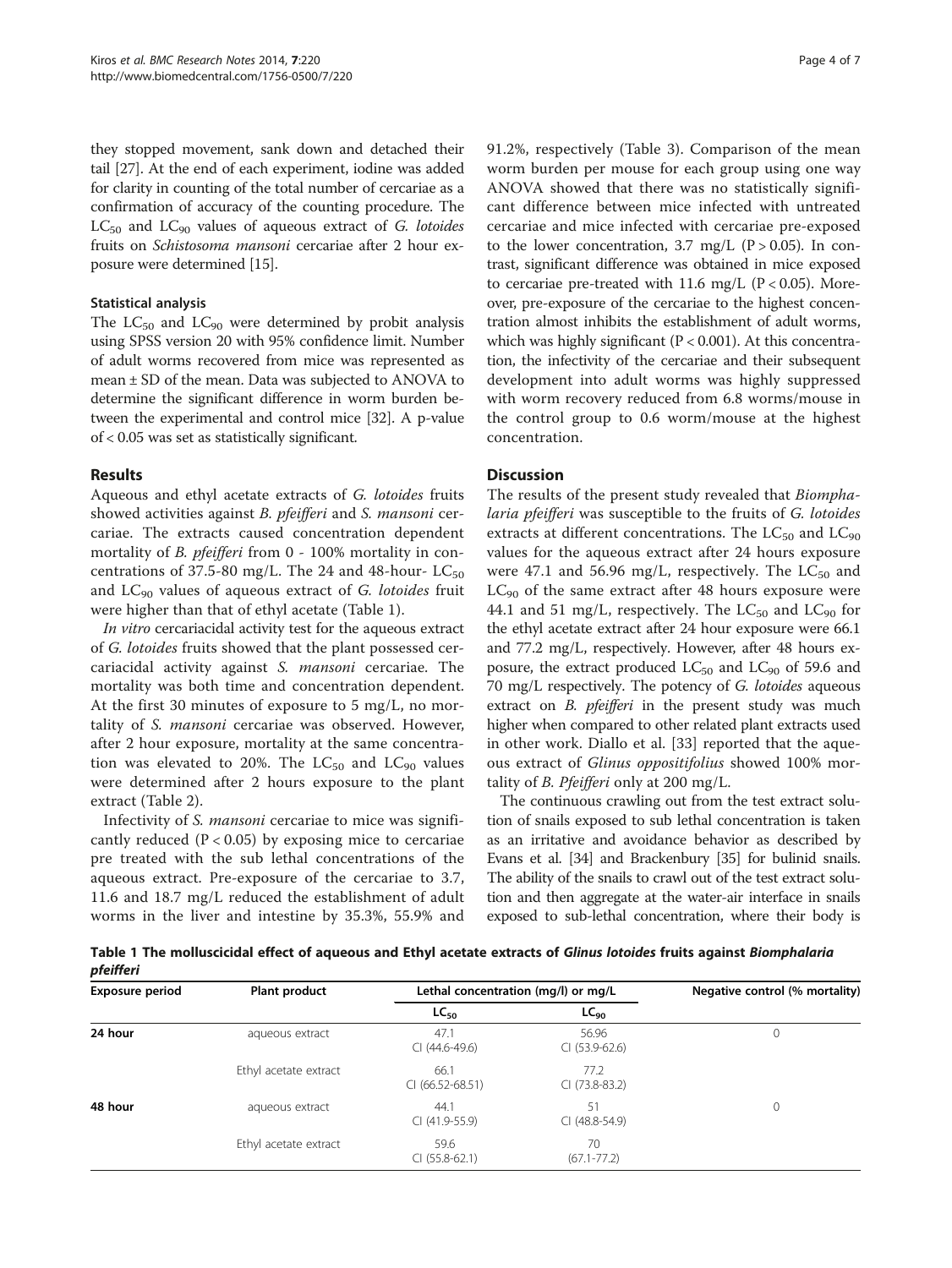<span id="page-4-0"></span>Table 2 In vitro cercariacidal effect of aqueous extract of Glinus lotoides fruits

| <b>Exposure</b><br>period | Plant<br>product   | <b>Lethal concentrations</b><br>$(mq/l)$ or $mq/L$ |                                         | Negative control<br>(% mortality) |
|---------------------------|--------------------|----------------------------------------------------|-----------------------------------------|-----------------------------------|
|                           |                    | <b>LC</b> <sub>50</sub>                            | LC <sub>90</sub>                        |                                   |
| 2 hour                    | Aqueous<br>extract | 187                                                | 417<br>CI (14.8-22.5) CI (35.998-50.50) |                                   |

not in close and continuous contact to the plant extract, is similar to observation described by Adetunji and Salawu [[10](#page-5-0)]. Azare et al. [\[13\]](#page-5-0) also observed movement of snails to the side of the container in an attempt to escape from the test media containing Althernanthera sessils treated water. The mechanism of *B. pfeifferi* partially leaving the treated water has been found to increase the survival of B. strami-nae exposed to sub lethal doses of niclosamide [[36\]](#page-6-0) and B. glabrata exposed to Phytolacca dodecandra [\[37](#page-6-0)].

Phytochemical studies of plants reported for their molluscicidal activities in different countries revealed the presence of saponins, alkaloids and flavonoides [\[38,39](#page-6-0)]. Saponins are also one of the major classes of compounds that possess molluscicidal activity. Phytolacca dodecandra, one of the potent molluscicidal plants, has saponins. Endale et al. [\[16\]](#page-5-0) demonstrated that the seeds of G. lotoides contain saponins and flavonoides.

As it was evident from the  $LC_{50}$  and  $LC_{90}$  values of the 24 and 48 hours exposure, the molluscicidal potency of the aqueous extract was higher than that of the ethyl acetate. This variation in activity might be attributed to the fact that the saponins and flavonoides responsible for its activity are extracted in greater measures with more polar solvent such as water than with less polar solvents such as ethyl acetate. This finding corroborated other studies that reported differences in the activities of extracts obtained from the same plant part using different solvents. For instance, the aqueous extract of Nerium *indicum* is more potent than the N-butanol extract of the same plant [\[40\]](#page-6-0).

For a plant to be considered as a candidate molluscicide, a crude preparation of its parts should be active at 100 mg/L or less and kill 90% of snails exposed for 24 h [[25](#page-5-0)[,41](#page-6-0)]. In the present study, aqueous extract of G. lotoides fruit was active at a concentration as low as 56.96 mg/L and killed 90% of the snails within 24 hour contact to the plant extract. Thus, G. lotoides fruit aqueous extract can be considered as a candidate molluscicide. On the other hand, the alcoholic or lipophilic plant extract is considered as a candidate molluscicide if it has  $LC_{90}$  values equal or less than 20 mg/l after 24 hours. In the present study, ethyl acetate extract of G. lotoides fruit showed  $LC_{90}$  value of 70 mg/L after 24 exposures to the ethyl acetate extract. Therefore, according to this criterion, ethyl acetate extract may not be considered as a candidate molluscicide.

The present observation showed that aqueous extract of G.lotoides fruits possess cercariacidal activity against S. mansoni cercariae. The activity was both time and dose dependent. This result is similar to that of Mohamed et al. [[42](#page-6-0)] who reported the cercariacidal activity of the crushed seed of Nigella sativa to be both time and concentration dependent. This finding is also in line with the reported data for Milletia thoningii by Perret et al. [\[43\]](#page-6-0) and Irish germanica by Singaba et al. [\[23\]](#page-5-0) who reported the timeconcentration relationship of the plants extracts. Other studies by Rug and Rupel [[15](#page-5-0)] using different solvent extracts of *Jatropha curcas* and by Ahmed and Ramzy [[44](#page-6-0)] using aqueous extract of Solanum nigrum also reported similar findings.

Aqueous extract of G. lotoides fruits were significantly reduced the infectivity of S. mansoni cercariae on mice. At lower concentration (3.7 mg/L) the worm load per mouse was decreased by 35.3% compared with control group, while at the highest concentration (18.7 mg/L), this was reduced by 91.2%. According to the present results, the plant was effective in this respect at the highest concentration, 18.7 mg/L. The decrease in worm load/ mouse could be due to the attenuation of cercarial mobility and activity to be unable to penetrate the mice skin during exposure to such cercariae [[30](#page-6-0)].

G. lotoides is an indigenous plant grown in Ethiopia. It is traditionally known for the treatment of tape worm infestation and other intestinal worms [\[45](#page-6-0)-[47\]](#page-6-0), diarrhea,

Table 3 Percentage reduction of worm burden in mice infected with cercariae pre-treated with aqueous extract of G. lotoides fruits

| Worm burden (Mean $\pm$ SD) |                |                 |                |                     |                                    |  |  |
|-----------------------------|----------------|-----------------|----------------|---------------------|------------------------------------|--|--|
| <b>Treatments</b>           | Male           | Female          | Couple         | Total<br>$M \pm SD$ | Total worm<br>burden reduction (%) |  |  |
|                             | $M \pm SD$     | $M + SD$        | $M + SD$       |                     |                                    |  |  |
| Infected control            | $7.4 + 0.418$  | $3.2 + 0.636$   | $1.2 + 0.398$  | $6.8 + 0.398$       | $\qquad \qquad \blacksquare$       |  |  |
| 3. 7 mg/L                   | $1.4 + 0.328$  | $2.2 + 0.48$    | $0.8 + 0.35$   | $4.4 + 0.5$         | 35.3%                              |  |  |
| 11.6 mg/L                   | $1.8 + 0.79*$  | $0.8 + 0.21*$   | $0.4 + 0.17*$  | $3 + 0.247*$        | 55.9%                              |  |  |
| 18.7 mg/L                   | $04 + 0.08***$ | $0.2 + 0.09***$ | $0.0 + 0.0$ ** | $06 + 0178$ **      | 91.2%                              |  |  |

Note Results are expressed as mean ± SD of the mean of five observations. \*Indicates the level of significance of the experimental mice compared to the infected control. No statistical significant difference was obtained at 3.7 mg/L (P > 0.05), \*statistically significant at 11.6 mg/L (P < 0.05) and \*\*highly significant difference at 18.7 mg/L (P < 0.001) compared with infected control.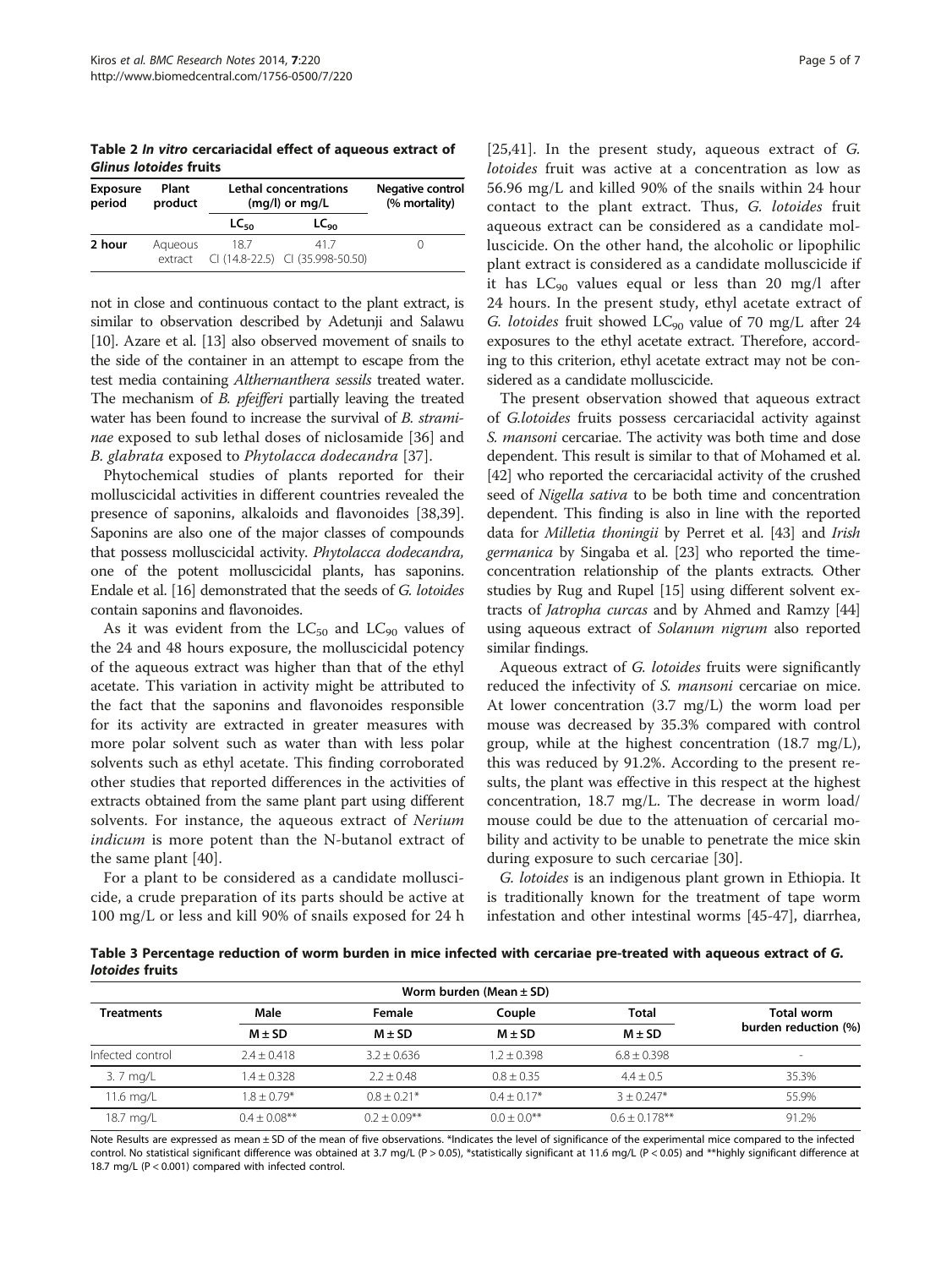<span id="page-5-0"></span>as a purgative as well as for curing boils and wounds [[48](#page-6-0)]. In the current study, G. lotoides was proved to have molluscicidal and cercariacidal activity. Since its anthelminthic activities have been established [16], this new finding would widen the spectrum of its medicinal values.

#### Conclusions

From the present study, it can be concluded that aqueous and ethyl acetate crude extracts of G. lotoides fruits possess molluscicidal properties against the intermediate snail host, *B. pfeifferi*. Both extracts showed differing molluscicidal activity. B. pfeifferi was found to be more susceptible to the aqueous extract of G. lotoides fruits than to that of ethyl acetate. The aqueous extract also showed in vitro cercariacidal property against S. mansoni cercariae. Moreover, pre-treatment of S. mansoni cercariae with the aqueous extract of G. lotoides fruits before mice infection has produced a significant reduction of the infectivity of cercariae to mice. However, bioactivity guided fractionation to isolate the specific compound responsible for the molluscicidal as well as cercariacidal activity of the extracts is recommended.

#### Competing interests

The authors declare that they have no competing interests.

#### Authors' contributions

GK: wrote the first draft of the proposal, collected samples, conducted the experiment, analyzed the data and wrote the first draft of the manuscript. BE: come up with research idea, read and polished the proposal, participated in the collection of snail samples, supervised the conduct of the laboratory experiments, and participated in the write-up of the manuscript. MG: contributed to the development of the research idea, read and improved the proposal, collected and identified plant samples, supervised laboratory experiments and read and participated in the write up of the manuscript. YM: participated in the development of the proposal and writ-up of the manuscript. All authors read and approved the final manuscript.

#### Acknowledgements

We would like to express our sincere thanks to all staff members of research units of Medical Parasitology Endod and Other Medicinal Plants at Aklilu Lemma Institute of Pathobiology (ALIPB), Addis Ababa University for provision of laboratory facilities. We are also grateful to ALIPB staff Mr Sisay Dessie and Ms Bayissas Gebremedhin for their assistance during laboratory works and Dr Girmay Medhin for his help in statistical analysis. Last, but not least, we would like to thank Addis Ababa University, for the financial support to conduct the study.

#### Author details

<sup>1</sup>Wollo University, P.O. Box 1145, Dessie, Ethiopia. <sup>2</sup>Aklilu Lemma Institute of Pathobiology, Addis Ababa University, P.O. Box 1176, Addis Ababa, Ethiopia. <sup>3</sup>College of Natural and Computational Sciences, Microbial, Cellular and Molecular Biology Department, Addis Ababa University, P.O. Box 1176, Addis Ababa, Ethiopia.

#### Received: 12 August 2013 Accepted: 3 April 2014 Published: 8 April 2014

#### References

Naples J, Shiff C, Halden R: Reduction of infectivity of schistosome cercariae by application of cercariacidal oil to water. Am J Trop Med Hyg 2005, 73:956–961.

- 2. Mengistu M, Shimelis T, Torben W, Terefe A, Kassa T, Hailu A: Human intestinal schistosomiasis in communities living near three rivers of Jimma town, southwestern Ethiopia. Ethiop J Health Sci 2011, 21:111-118.
- 3. Ojewole JO: Indigenous Plant and schistosomiasis control in South Africa: molluscicidal activity of some Zulu Medicinal Plants. BLACPMA 2004, 3:1.
- 4. WHO: Prevention and Control of Schistosomiasis and Soil Transmitted Helminthiasis. Geneva: WHO Technical Report, Series No.912; 2002.
- 5. Domo DA, Kela SL: The efficacy of Maytenus senegalensis (L) extracts on experimentally infected rats with S. mansoni. Int J Biomed Hlth Sci 2009, 5:157–63.
- 6. Kloos H, Lo CT, Birrie H, Ayele T, Tedla S, Tsegay F: Schistosomiasis in Ethiopia. Soc Sci Med 1988, 26:803–827.
- 7. Chitsulo L, Engels D, Montresor A, Savioli A: The global status of schistosomiasis and its control. Acta Trop 2000, 77:41–51.
- 8. Mazigo HD, Nuwaha F, Kinung'hi SM, Morona D, Pinot De Moira A, Wilson S, Heukelbach J, Dunne DW: Epidemiology and control of human schistosomiasis in Tanzania. Parasites Vectors 2012, 28(5):274.
- 9. Hassan AA, Mahmoud AE, Hassan RA, Huseein EM: Evaluation of Euphorbia aphylla, Ziziphus Spina-Christi and Enterolobium Contortisiliquum as molluscicidal agents. J Am Sci 2011, 7:511–520.
- 10. Adetunji VO, Salawu OT: Efficacy of ethanolic leaf extracts of Carica papaya and Terminalia catappa as molluscicides against the snail intermediate hosts of schistosomiasis. J Med Plants Res 2010, 4:2348–2352.
- 11. Otarigho B, Morenikeji O: Molluscicidal effects of aqueous and ethanolic extracts of Lemongrass (Cymbopogon citratus) leaf against the different developmental stages of Biomphalaria pfeifferi. NY Sci J 2012, 5:70-77.
- 12. Lemma A: Laboratory and field evaluation of the molluscicidal properties Phytolacca dodecandra (Endod). Bull Wld Hlth Org 1970, 42:597-612.
- 13. Azare AB, Okwute SK, Kela SL: Molluscicidal activity of crude water leaf extracts of Alternanthera sesselis on Bulinus (phy) globosus. Afr J Biotechnol 2007, 6:441–444.
- 14. Molla E: Molluscicidal and cercariacidal activity of Balanites aegyptica. MSc Thesis. Addis Ababa University; 2011.
- 15. Rug M, Ruppel A: Toxic activities of the plant Jatropha curcas against intermediate snail hosts and larvae of schistosomes. Trop Med Int Hlth 2000, 5:423–430.
- 16. Endale A, Wray A, Murill R, Schmidt PC, Merfor I: Hopane-Type Saponins from the Seeds of G. lotoides. Nat Prod 2005, 68:443–446.
- 17. Djote M: Taenicidal activity of Glinus lotiodes (Aizoaceae). J Ethiop Pharm Assoc 1978, 3:9–11.
- 18. Endale A, Getachew M, Gebre-Mariam T: In vitro taenicidal activity of the seeds of G. lotoides on Hymenolepis nana worms. Eth Pharm J 1997, 15:46–51.
- 19. Endale A, Kassa M, Gebre-Mariam T: In vivo anthelmintic activity of the extracts of Glinus lotoides in albino mice infested with Hymenolepis nana worms. Eth Pharm J 1998, 16:34–41.
- 20. Abdel-Hameed ES, El-Nahas HA, Abo-Sedera SA: Antischistosomal and antimicrobial activities of some Egyptian plant species. Pharm Biol 2008, 46:626–633.
- 21. Abdalla MA, El-Malik KH, Bayoumi RA: Application of some aqueous plant extracts as molluscicidal agents on Bulinus truncatus snails in Sudan. J Basic Appl Sci Res 2011, 1:108–117.
- 22. Salawu O, Odaibo A: The molluscicidal effects of Hyptis suaveolens on different stages of Bulinus globosus in the laboratory. Afr J Biotechnol 2011, 10:10241–10247.
- 23. Singaba AB, Ahmed AH, Sinkonenc J, Ovcharenkoc V, KaleviPihlajac K: Molluscicidal activity and new flavonoids from Egyptian Iris germanica L. (var. alba). Z Natur Forsch C 2006, 61:57–63.
- 24. Christensen NO, Frandsen A: An introduction to the taxonomy, morphology, biology and transmission ecology of species of the genus Schistosoma causing human African schistosomiasis. Denmark: Danish Bilharsiasis Laboratory; 1985.
- 25. WHO: Guidelines for evaluation of plant molluscicides. In Phytolacca dodecandra (Endod). Edited by Lemma A, Heyneman D, Silangwa S. Dublin: Tycooly International Publishing Limited; 1983:121–124.
- 26. Changbunjong J, Wongwit W, Leemingsawat S, Tongtokit Y, Deesin V: Effect of crude extract of Solanum xanthocarpum against snails and mosquito larvae. Southeast Asian J Trop Med Publ Hlth 2010, 41:320–325.
- 27. Eissa M, Bardicy S, Tadros T: Bioactivity of miltefosine against aquatic stages of Schistosoma mansoni, Schistosoma haematobium and their snail hosts, supported by scanning electron microscopy. Parasites & Vectors 2011, 73:4–11.